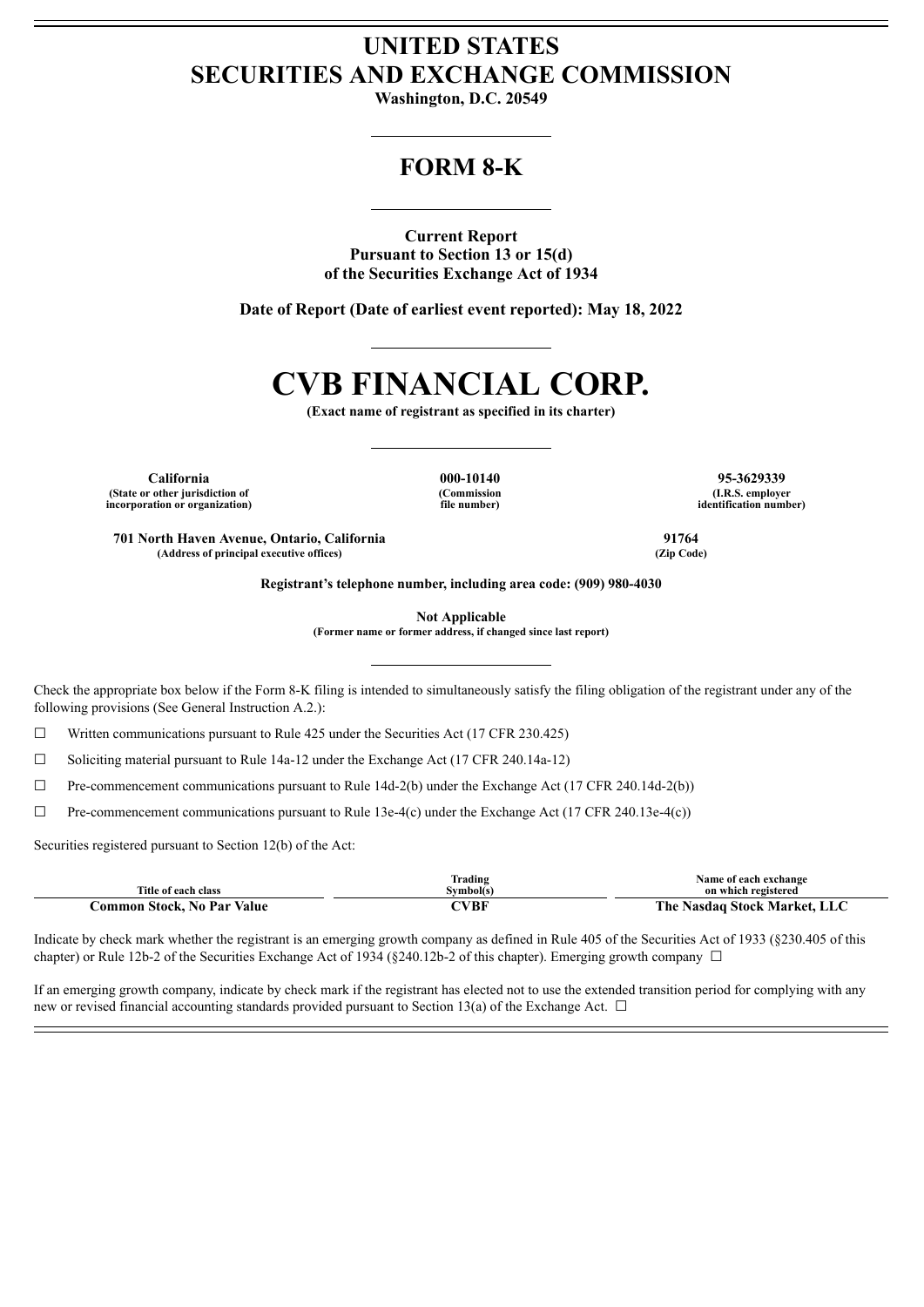#### **Item 5.07 Submission of Matters to a Vote of Security Holders.**

- (a) On May 18, 2022, CVB Financial Corp. (the "Company") held its 2022 Annual Meeting of Shareholders.
- (b) Each of the matters submitted to the shareholders was approved by the requisite voting power required for approval of the respective proposal. The results of the voting on the matters submitted to the shareholders are as follows:

#### Proposal 1 – Election of Directors

The following 8 individuals were elected to serve as directors of the Company for a one year term expiring at the 2023 Annual Meeting of Shareholders or until their successors are elected and qualified:

| Nominee                | Votes For   | Votes Withheld | <b>Broker Non-Votes</b> |
|------------------------|-------------|----------------|-------------------------|
| George A. Borba, Jr.   | 103,682,965 | 1,880,235      | 18,894,673              |
| David A. Brager        | 105,208,529 | 354.671        | 18,894,673              |
| Stephen A. Del Guercio | 102,712,606 | 2,850,594      | 18,894,673              |
| Rodrigo Guerra, Jr.    | 102.706.244 | 2.856.956      | 18.894.673              |
| Anna Kan               | 102,659,990 | 2,903,210      | 18,894,673              |
| Raymond V. O'Brien III | 102,714,610 | 2,848,590      | 18,894,673              |
| Jane Olvera            | 102,614,015 | 2.949.185      | 18,894,673              |
| Hal W. Oswalt          | 102,333,530 | 3,229,670      | 18.894.673              |

Proposal 2 – A Non-binding Advisory Vote to Approve the Compensation of our Named Executive Officers for 2021 ("Say-On-Pay").

| Votes For   | Votes Against | Abstain | <b>Broker Non-Votes</b> |
|-------------|---------------|---------|-------------------------|
| 102.618.378 | 2,252,308     | 692     | 3.894.67                |

Proposal 3 – Ratification of the Audit Committee's Appointment of the Independent Accountants for 2022

The appointment of KPMG LLP to serve as the Company's independent registered public accounting firm for 2022 was ratified. The voting results were as follows:

| Votes For   | <b>Votes Against</b> | Abstain | <b>Broker Non-Votes</b> |
|-------------|----------------------|---------|-------------------------|
| 123,427,981 | 405.077              | 624.815 |                         |